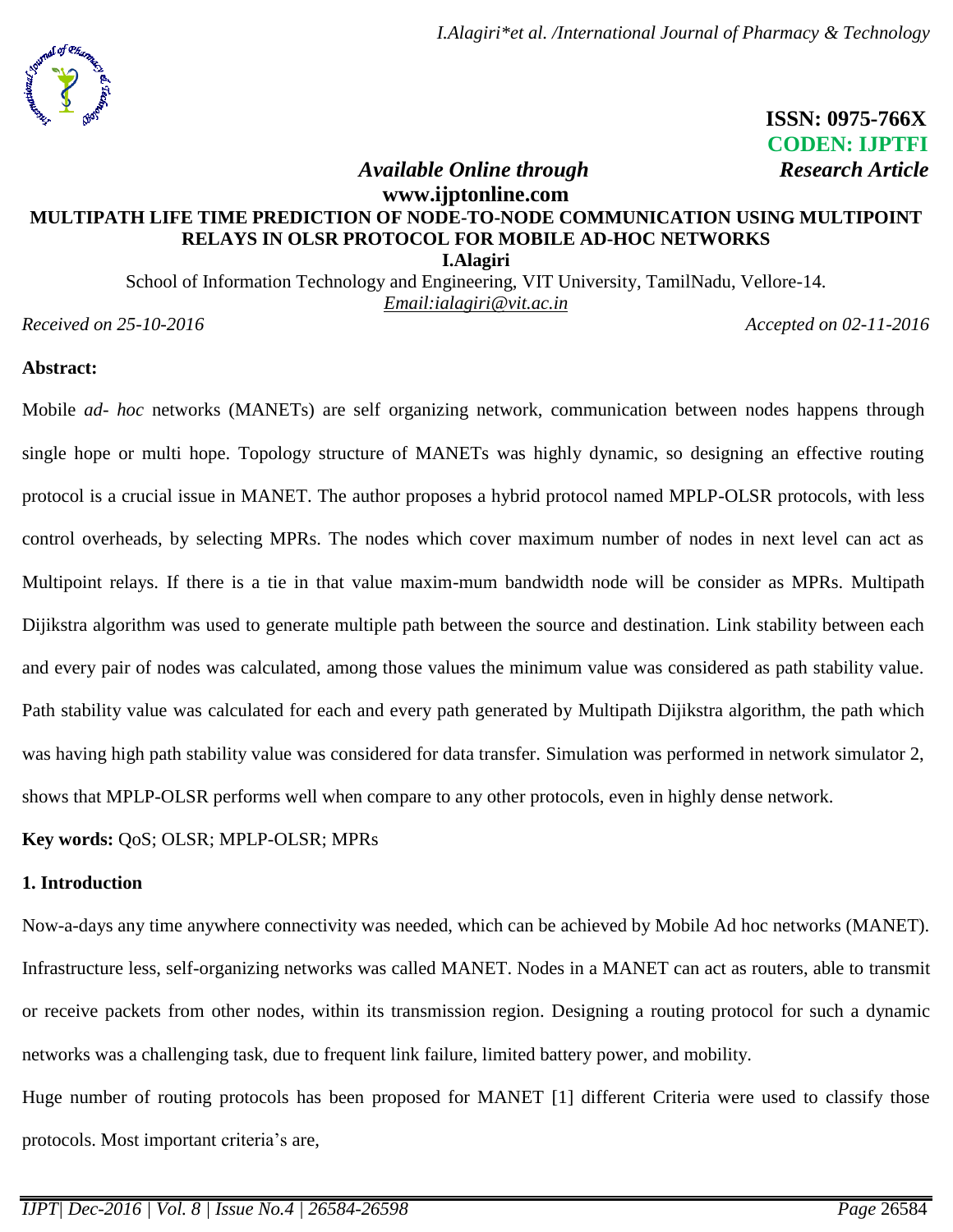- 1. Route discovery
- 2. Number of routes that are computed between source and destination.

#### **1.1. Route discovery**

Establishing the path between source and destination was called route discovery, as per this idea, routing protocols are classified into

- 1. Proactive or Table driven
- 2. Reactive or On demand
- 3. Hybrid Routing

Proactive protocols uses table to maintain the overview of the network topology, these table should be updated when ever there is a change in network topology (Ex: Optimized Link State Routing (OLSR) [2].

In reactive protocols route request is sent on demand i.e if a node want to sent data to another node, during that time route request was broadcast , once response came from destination data transfer will happen (Ex: Ad hoc On Demand Destination Vector Routing [3], Dynamic Source Routing (DSR) [4].

Hybrid protocols use the advantage of both proactive and reactive protocols (Ex: Zone Routing Protocols (ZRP) [5], Zone based Hierarchical Link state (ZHLS) [6].

#### **1.2. Number of routes**

Another important routing criterion was the number of routes that are computed between the source and destination. As per this criteria Routing Protocols was classified as,

- 1. Single path routing
- 2. Multipath routing

## **1.2.1. Single path routing**

Single path Routing protocol will develop a single path between the source and destination. Link failure and node failure can happen frequently in Ad hoc network due to mobility, so there is a need for multiPath routing.

## **1.2.2. Multipath routing**

More than one path will be established between the source and destination, if there is a failure in any one path, the network can able to survey with the help of the other path.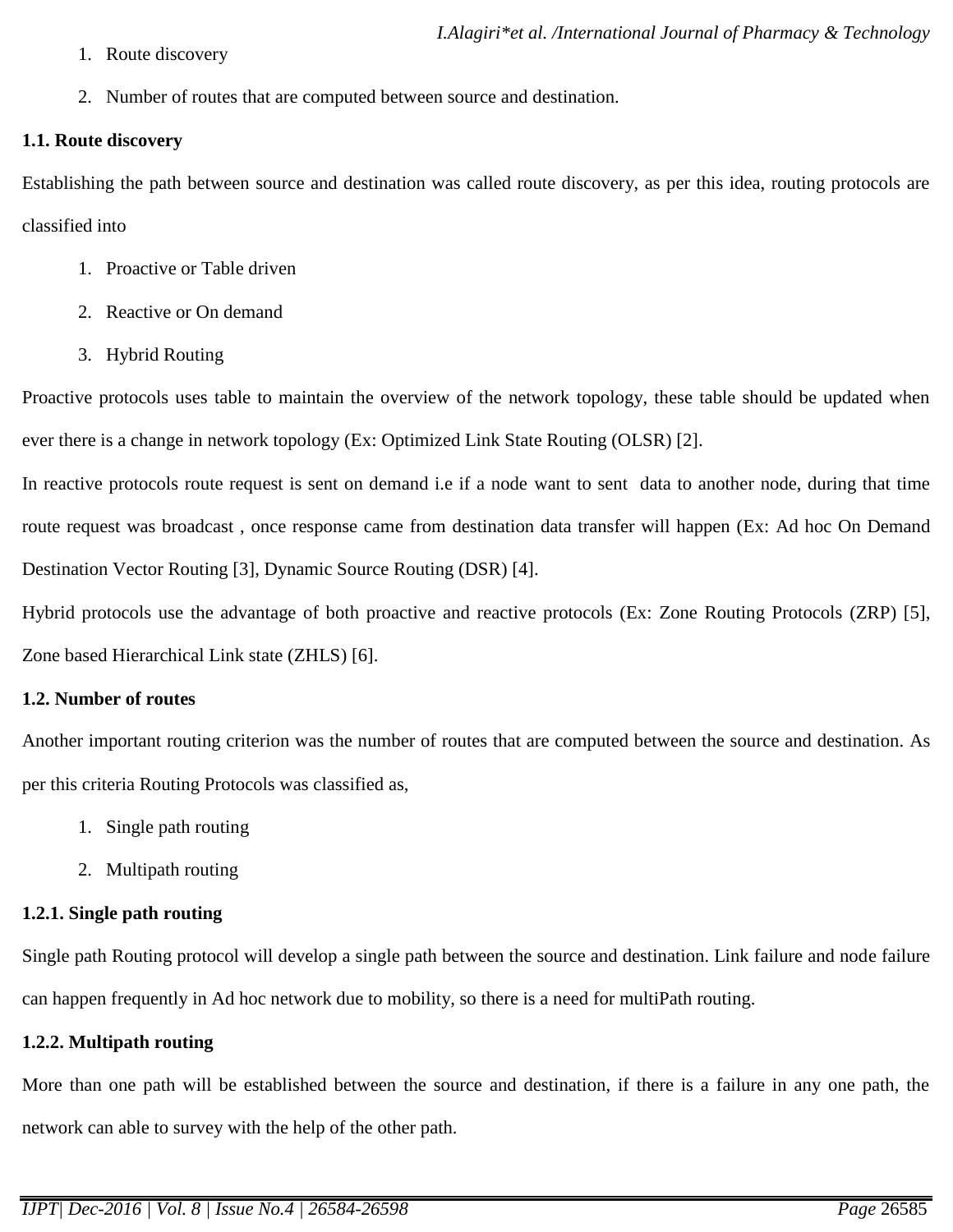### *I.Alagiri\*et al. /International Journal of Pharmacy & Technology*

Many multiPath routing protocols were proposed for Ad hoc networks [7]. The main goal of these multipath routing protocols was to improve Quality of Service (QoS). Multiple Paths that are found by these protocols can be used as,

- 1. Backup Route in case of primary route failure.
- 2. Parallel data transmission through multiple paths.

These multipoint routing protocols was categorized as follows,

- 1. Disjoint
- 2. Inter-twisted
- 3. Hybrid

# *1.3. Disjoint*

This can be further classified into,

- 1. Node disjoint
- 2. Link- disjoint
- 3. Hybrid

# **1.3.1. Node disjoint**

It was clear that, the paths that are formed won't share any nodes. Most of the researcher prefers node disjoint, since if there was a failure in any one node it will affect the corresponding path alone, the remaining path can still un- affected.

## **1.3.2. Link-disjoint**

In this multiPath type, some of the nodes were shared to form paths, but the link that connects these nodes should be different.

**1.3.3. Hybrid:** In hybrid multiPath, paths are formed by combining the advantages of both nodes disjoint and linkdisjoint.

**2. Related works:** In the section, there was a discussion about OLSR and its versions, then the existing multipath routing protocols for MANET.

**2.1. OLSR:** OLSR was a table driven routing protocol, which uses effective flooding to reduce routing overheads. Effective flooding was achieved, by selecting the nodes which covers maximum number of nodes in next level as Multipoint Relays (MPRs). Some times this will avoid band width efficient paths, even though such paths exist.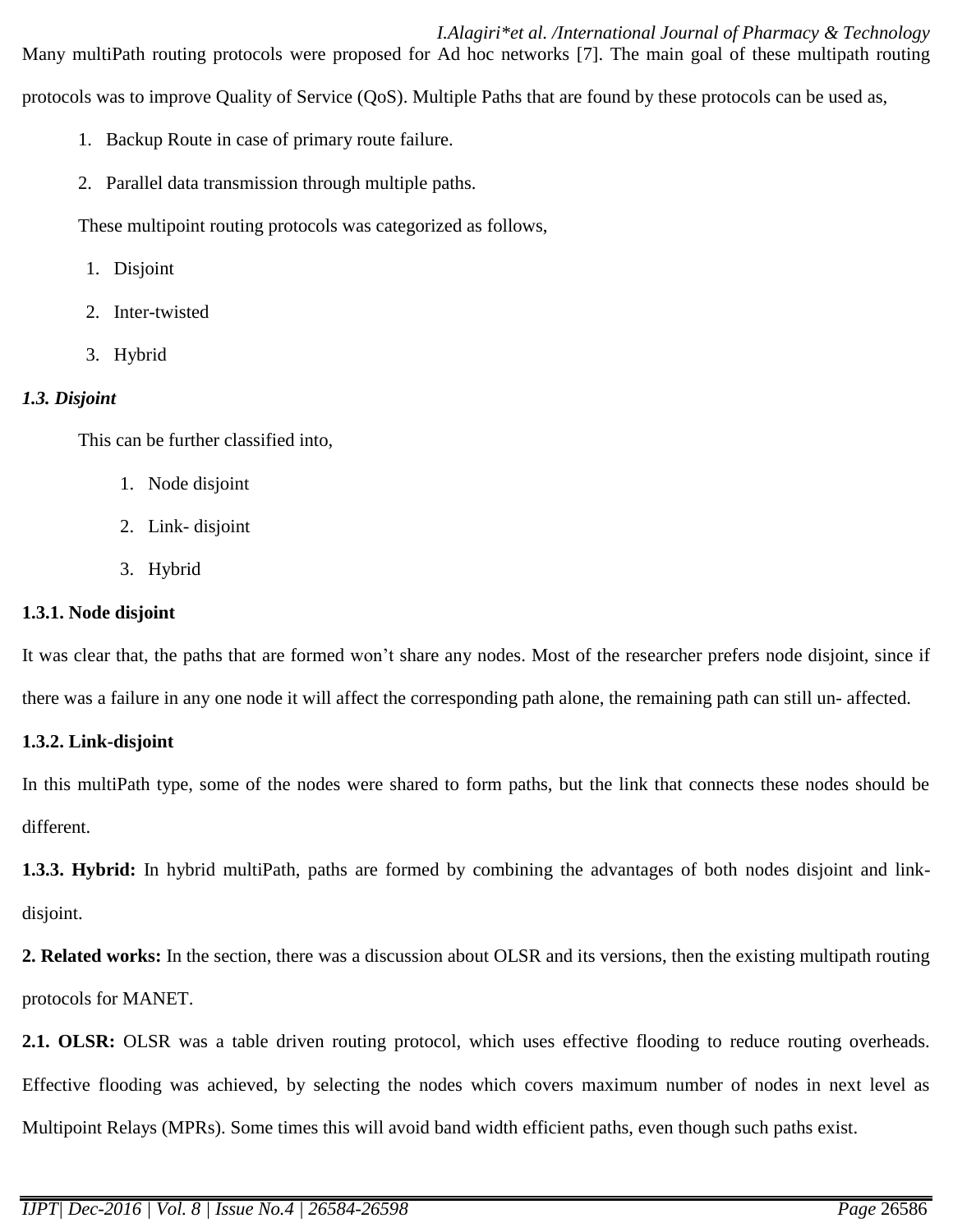#### **2.1.1. OLSR versions**

In OLSR versions [8], while selecting multipoint relays they consider the node which covers maximum number of nodes in next level as well as bandwidth and delay. It will select band width efficient path, but it does not reduces the number of loops that are formed during route establishment.

#### **2.1.2. BEMPRs-OLSR**

Bandwidth Efficient Multipoint Relays in Optimized Link State Routing (BEMPRs-OLSR) [9] it uses similar algorithm like OLSR version. But it maintains more number of MPRs when ever there was tie among the nodes to act as multipoint relays. Loop formation ratio was less when compare to the existing protocol.

#### **2.2. Multipath routing Protocols**

Many existing multipath routing protocols proposed in the littérateur are, modified versions of single path routing protocol: DSR and SMR [10], AODV and AOMDV [11], all these protocols are on-demand routing protocols. Most of the researchers are concentrating on-demand routing protocols, since the performance of the network was high, even though theses protocols are having some disadvantages.

### **2.2.1. Route request storm**

These protocols generate number of route request to an intermediate node, to establish the path. Duplicate route request was discarding by an intermediate node which increases the redundancy [12].

## **2.2.2. In-efficient Route discovery**

Some of the multipoint routing protocols, intermediate nodes are not allowed to send replay from its route cache information, so source has to wait until destination generates route replay. It increase the route discovery process of multipath routing protocols when compare to its single path version [13].

Version of OLSR [14], which uses IP-source routing. Node disjoint multipath route computation was done with the help of Dijkstra algorithm, calculated path was inserted in packet IP-header before sending. Load balancing was achieved, by finding the path congestion information. Congestion information was measured, as maximum size of the queue in the intermediate nodes of that particular path. This information's are encapsulated in HELLO packets and advertised in Topology Control (TC) message. Calculate multiple node disjoint path by differentiating used and unused nodes and considering only unused nodes for multipath [15]. QOLSR [16] uses shortest-widest path algorithm for calculating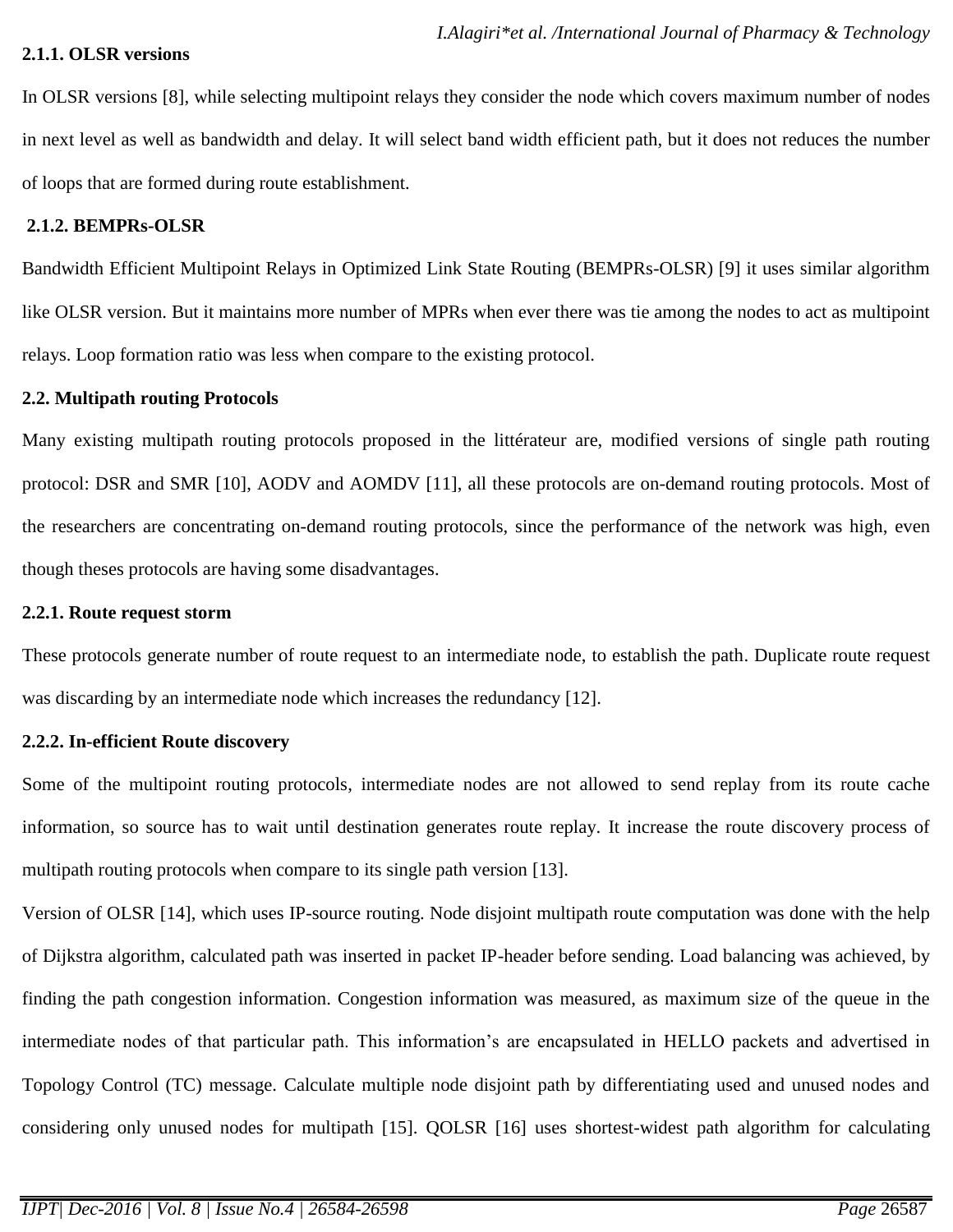#### *I.Alagiri\*et al. /International Journal of Pharmacy & Technology*

multiple paths for the protocol. QOLSR routing protocol was an extended version on OLSR routing protocol in which band width and delay metrics are used, but in practical maintaining bandwidth and delay was very difficult. Multipath dijkstra algorithm called MultiPath Optimized Link State Routing (MP-OLSR) [17] to calculate multiple paths between source and destination. MP-OLSR was a hybrid protocol; they mainly concentrate about loop detection and route recovery in source routing. Energy consumption and remaining battery power as a metric to increase the life of node-to node communication. Analysis was done by considering the network that supports Automatic Repeat Request (ARQ) and the network don't support ARQ [18]. Split Multi-path Routing (SMR) [19] proposed by the author, it was an ondemand routing scheme, which establishes multiple routes of maximally disjoint paths. A pure source routing strategy seems are not suitable for dense network. Route Error messages increases delay when compare to route recovery. LSLP protocol [20] in which Qos metric was used along with the lifetime prediction. The LSLP protocol was a single path protocol, for the selected path they found the life time. From the literature survey, author identified that most of the researchers are concentrating on various QoS service metric like bandwidth, shortest path, remaining battery power, size of congestion window while establishing the multiple paths. They never worry about mobility, since most of the time link breaks due to mobility. An effective mechanism should be introduced to predict the link break time, so that data can be efficiently transferred between the nodes. In this paper the author proposes a new Multipath Life-time Prediction (MPLP) algorithm, which provide either node-disjoint or link disjoint multiple paths.

#### **3. System model**

Notation used in the paper was given in Table 1.

#### **Table 1 Notation table.**

| <b>Notation</b>  | <b>Meaning</b><br>Velocity of node $N_i$<br>Direction of Node N <sub>i</sub> |  |  |
|------------------|------------------------------------------------------------------------------|--|--|
| $V_i$<br>Ai.     |                                                                              |  |  |
| $\mathbf{R}_{i}$ | Transmission Range of Node<br>N.                                             |  |  |
| ď                | Distance traveled by node $N_i$ at<br>time t                                 |  |  |
| $(X_i, Y_i)$     | Coordinate of node N <sub>i</sub>                                            |  |  |
| $(PX_i PY_i)$    | Predicted new Coordinates of<br>node N <sub>i</sub>                          |  |  |
| D.               | Distance between neighbors at<br>time t                                      |  |  |
| $LS_{(i+1)}$     | Link stability between $N_i$ and<br>${\bf N_i}$                              |  |  |
| $PS_i$           | i <sup>th</sup> path stability                                               |  |  |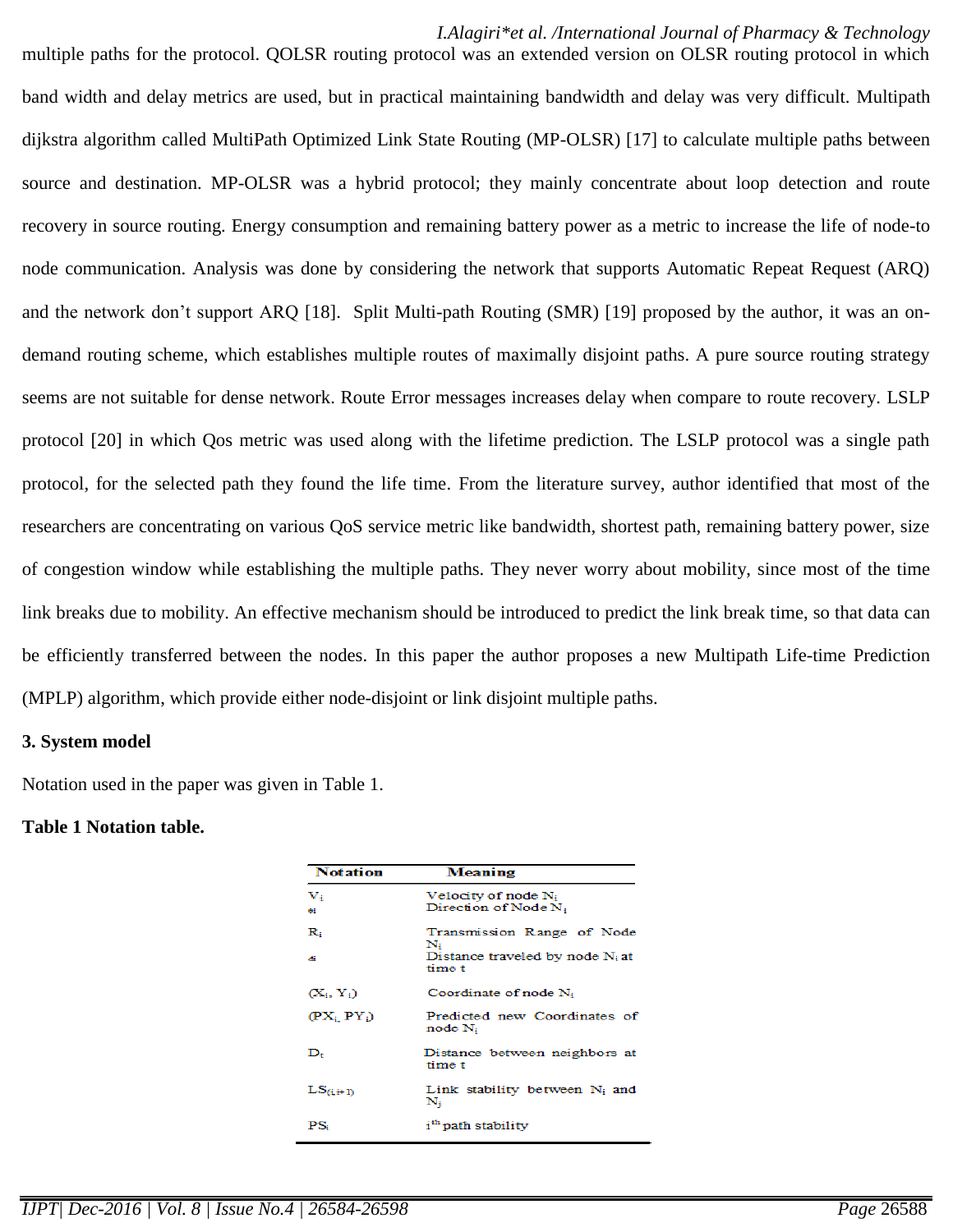*I.Alagiri\*et al. /International Journal of Pharmacy & Technology*

Multipath algorithm aims to build set  $P_K$  of N paths joining Source node S and destination node D, without any loops.



**Fig.1 Mobile ad-hoc network.**

MANET can be represented as a connected undirected graph  $G = (V, E, C)$  as shown in Fig. 1, where V is the set of Vertices, E 1 V  $\times$  V the set of bidirectional edges and positive cost function C: V $\rightarrow$ E. The graph is a bi-directed graph, so  $(V_1, V_2)$  1 E  $\chi$   $(V_2, V_1)$  1 E and C  $(V_1, V_2) = C (V_2, V_1)$  and there is no loops i.e no edges join a node to itself. Any pair of vertices cannot be connected by more than one edge. A path between source and destination can be defined with the help of sequence of vertices  $(V_1, V_2, \ldots, V_n)$ , so that  $V_2, \ldots, V_{n-1}$  1 E,  $V_1 = S$  and  $V_n = D$  Destination. The metrics used to evaluate the performance of a network can be classified as concave or multiplicative and convex metrics Asokan. R et al (2010).

### **3.1. Concave or multiplicative metric**

If a metric value was calculated as minimum value of all the nodes or the links along the path  $P<sub>K</sub>$  then it is called concave metric.

Ex:

Bandwidth, energy, Lifetime of a link

## **3.2 Additive metric**

If a metric value was computed by considering the values caused by all the intermediate nodes within the path  $P<sub>K</sub>$  then it was called additive metric.

Ex: End-to-end delay, Life time of a link

## **4. MPLP-OLSR**

MPLP-OLSR was a hybrid protocol, which was the combination of proactive and reactive routing protocol. Its proactive nature was similar to OLSR, it doesn't use routing table to establish the path, and multiple routes were computed when there is a need to send data packets.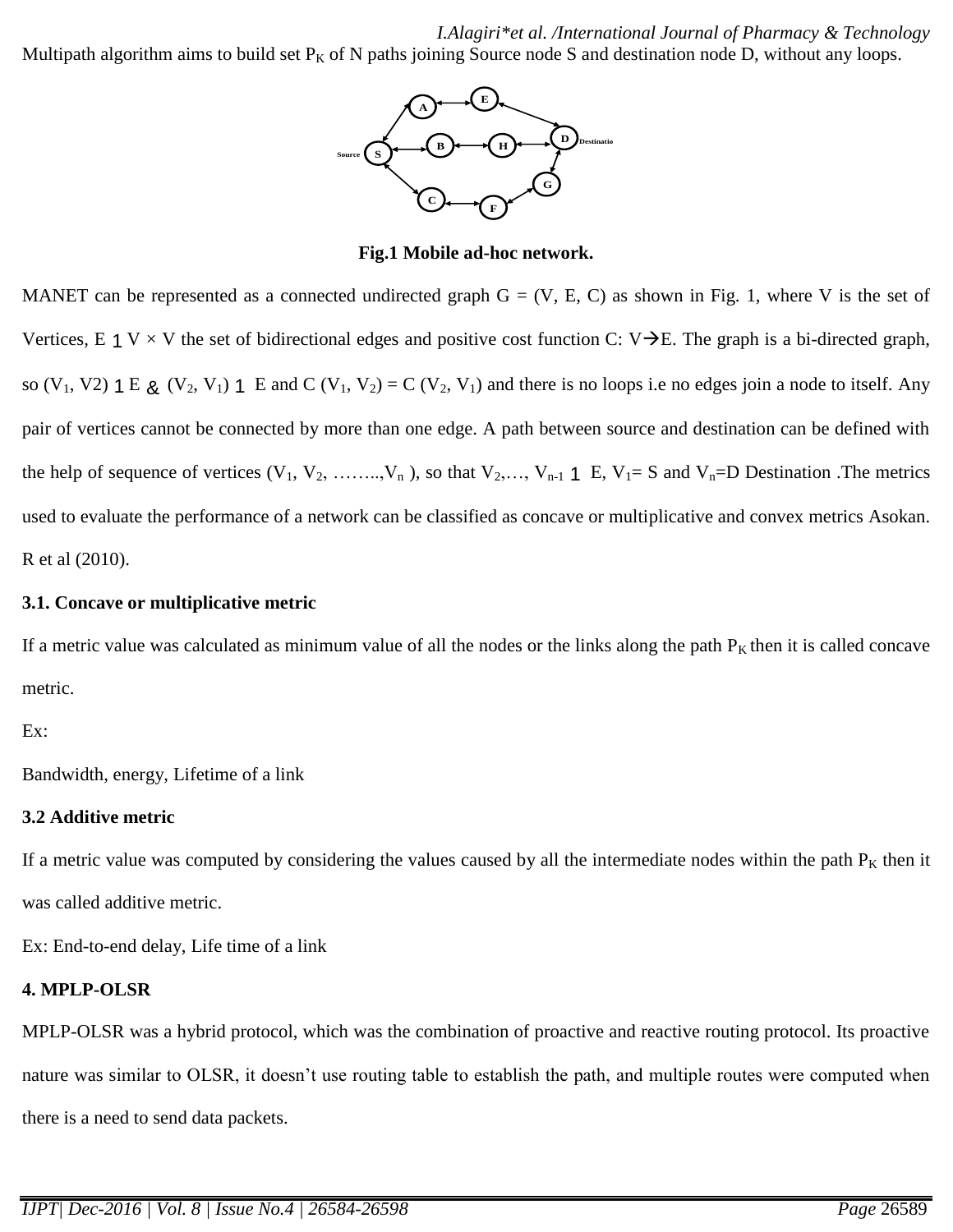- 1. Topology sensing.
- 2. Multiple route computation.

## **4.1. Topology sensing**

Topology sensing was done to identify the neighbors and it should be identified with fewer overheads, so while identifying the neighbor's effective flooding concept was used. In MPLP-OLSR Multi Point Relays (MPR's) are used to achieve the concept of effective flooding, MPRs are not special nodes; they are one among the nodes in the network. The node which act as multipoint relays are able to forward the packets, the node which covers maximum number of nodes in next level can act as MPR's. Through topology sensing it was possible to identify 1-Hop and 2-hop nodes, a 1-hop node which covers maximum number of nodes in 2-Hop act as MPRs, if there was any tie, it as been broken by considering maximum bandwidth. During this process nodes current coordinates was updated in the routing table. Topology sensing was explained with the help of Fig 2.



## **Fig 2 Weighted Mobile ad hoc network.**

Fig 2 shows weighted mobile ad hoc networks, bandwidth was considered as weight. BEMPR's –OLSR has been modified such a way that each and every nodes coordinates as been sensed with the help of the Global Position System (GPS) and updated in the routing table. Updated routing table was shown in table 2.

Transmission region  $R_i$  for ad hoc nodes was assumed to be same and it is fixed, the direction of movement  $\theta_i$  and Velocity  $V_i$  are constant. Once these values are known it was possible to detect the  $d_i$  for any node  $N_i$  and  $D_i$  between any neighbors, values of  $d_i$  was calculated by using (1).

$$
d_i \equiv V_i t \ (1)
$$

Let us consider two nodes  $N_1$  and  $N_2$ , the value of  $d_1$  and  $d_2$  was calculated using (2) and (3)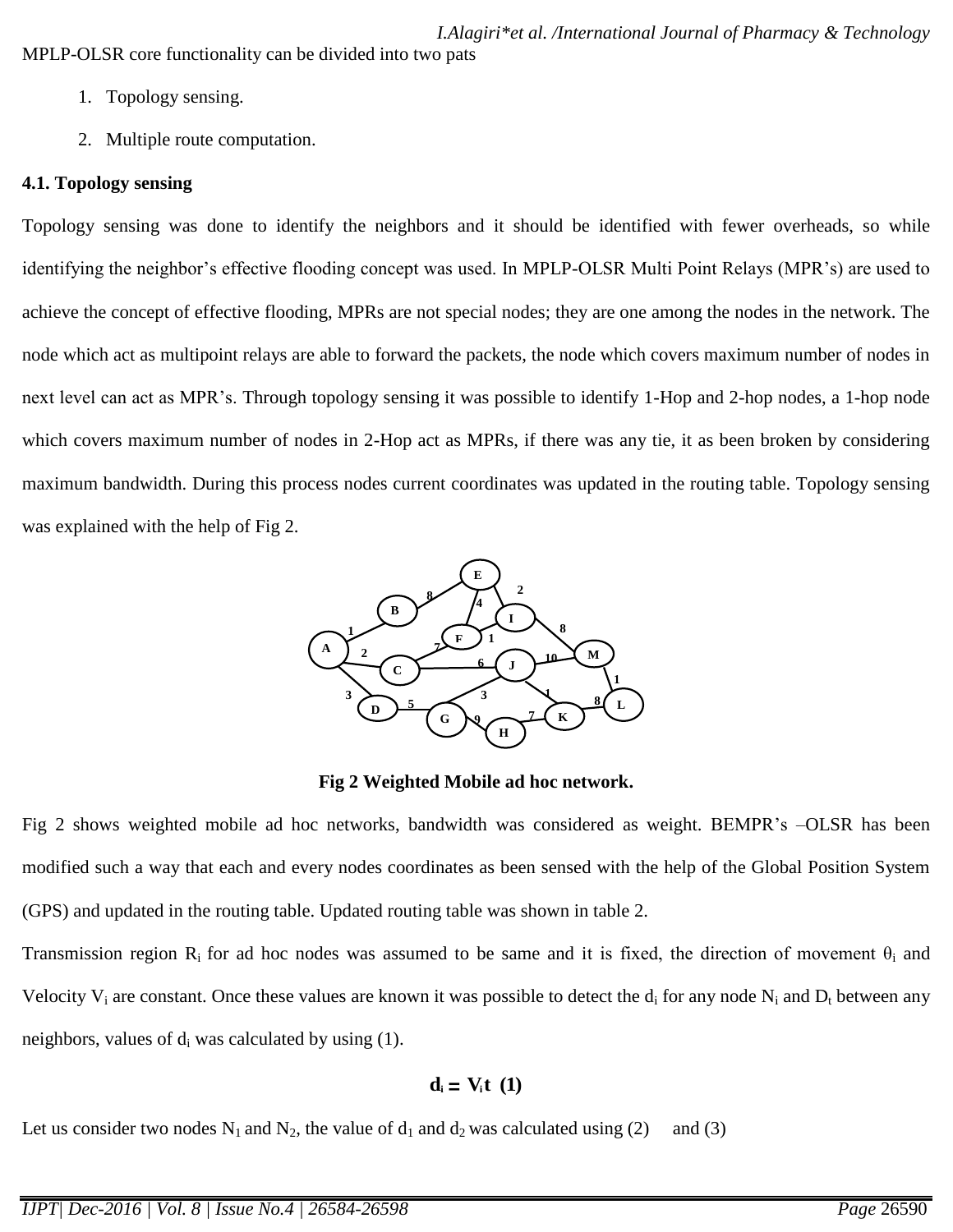*I.Alagiri\*et al. /International Journal of Pharmacy & Technology*  $d_1 = V_1 t$  (2)  $d_2 = V_2 t$  (3)

By using the following formula it was possible to predict the new coordinates  $(PX_1, PY_1)$  and  $(PX_2, PY_2)$  for the nodes N<sub>1</sub> and N<sub>2</sub> respectively, using old coordinates( $X_1$ ,  $Y_1$ ) and ( $X_2$ ,  $Y_2$ )

$$
PX_1 = X_1 + PX_1 = X_1 + d_1 \cos t_1 = X_1 + tV_1 \cos t_1 \rightarrow (4)
$$
  
\n
$$
PY_1 = Y_1 + PY_1 = Y_1 + d_1 \sin t_1 = Y_1 + tV_1 \sin t_1 \rightarrow (5)
$$
  
\n
$$
PX_2 = X_2 + PX_2 = X_2 + d_2 \cos t_2 = X_2 + tV_2 \cos t_2 \rightarrow (6)
$$
  
\n
$$
PY_2 = Y_2 + PY_2 = Y_2 + d_2 \sin t_2 = Y_2 + tV_2 \sin t_2 \rightarrow (7)
$$

 Once the values of new coordinates are known, it was possible to find the distance between two nodes at particular point of time; i.e the value of  $D_t$ 

$$
D_t = \sqrt{(X_1 - X_2)^2 + t(V_1 \cos i_1 - V_2 \cos i_2)^2 + (Y_1 - Y_2)^2 + t(V_1 \sin i_1 - V_2 \sin i_2)}
$$

#### **4.2. Transmission Region and distance**

If the distances  $D_t$  between the two nodes are greater than the transmission region  $R_i$ , then there was a link break, since the nodes are not within the transmission region of others.

#### **4.3. Link Stability (LS)**

The value of LS between any two nodes at particular time t was calculated using (9)

$$
LS_{(i,i+1)} = \frac{R_i}{D_t} \longrightarrow 9
$$

#### **4.4. Path Stability**

Path stability was defined as the minimum value of Link stability between any two nodes in that particular path.

 $PS_{(i)}=Min{LS_{(i,i+1)}, LS_{(i+1,i+2)}, \ldots, LS_{(i+n-1,i+n)}}$  (10)

#### **Input:**

- 1. Routing Table: contains bandwidth and 1-hop node.
- 2. Neighbor Table: contains neighbor's information of all nodes.

#### **Output:**

1. Updated routing table: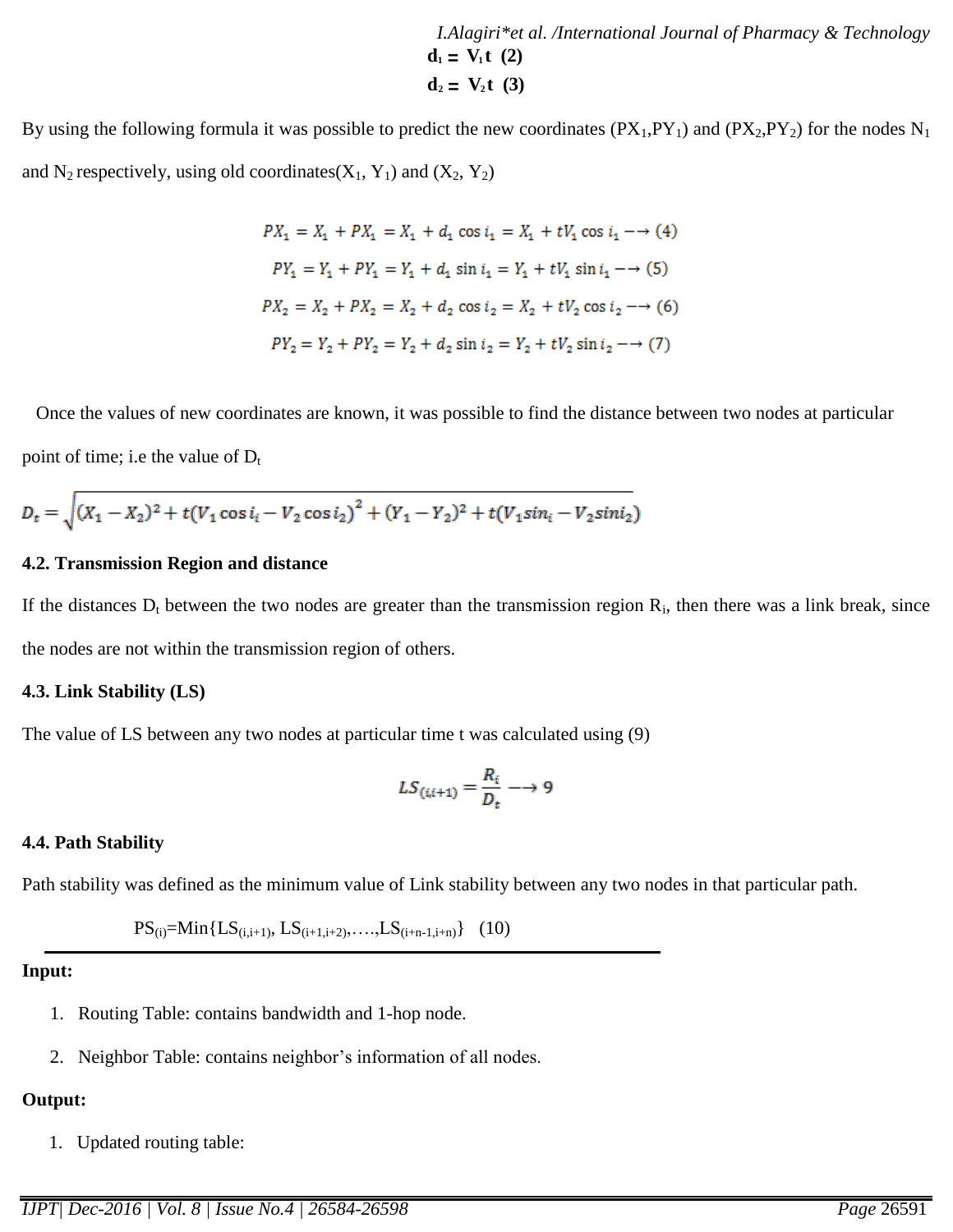1.1 1-Hop nodes, 2-Hop nodes, MPRs, coordinate.

#### **Steps:**

MPR set for node y was stored in MPR $(y)$ .

1. Multipoint Relay set was initialized as null set

 $MPR(x) \rightarrow \Phi$ 

- 2. For any node X
	- a. If node Y is the only node to reach some nodes in next hop then

 $MPRs = \{Y\}$ 

- b. Update its coordinates.
- 3. While (node  $X! = MPRs$  set)
	- 3.1 Find the number of nodes it covers in next level.
	- 3.1.1 If a node Z covers maximum numbers of nodes in next then

 $MPRs = \{Z\}.$ 

- 3.1.2 When more than one nodes covers same number of nodes in next level
	- 3.1.2.1 Copy all the nodes to MPRs, and tie was broken by considering a node with higher bandwidth
	- 3.1.2.2 Update the coordinates of the MPR node
- 4. Node repeat step 3 until it was covered by some MPRs.
- 5. If there was a loop in the selected path
	- 5.1 Try to form a path with different MPR, with updated cordinates

Else

## GOTO step1

- 6. Call Multipath Dijikstra Algorithm to generate multiple paths.
- 7. Calculate the value of  $D_{t \text{ and }} LS_{(i,i+1)}$  between the pair of nodes to find  $PS_{i.}$
- 8. Select the path with  $p(i)$  for data transfer.

# **Fig 3 MPLP-OLSR Algorithm.**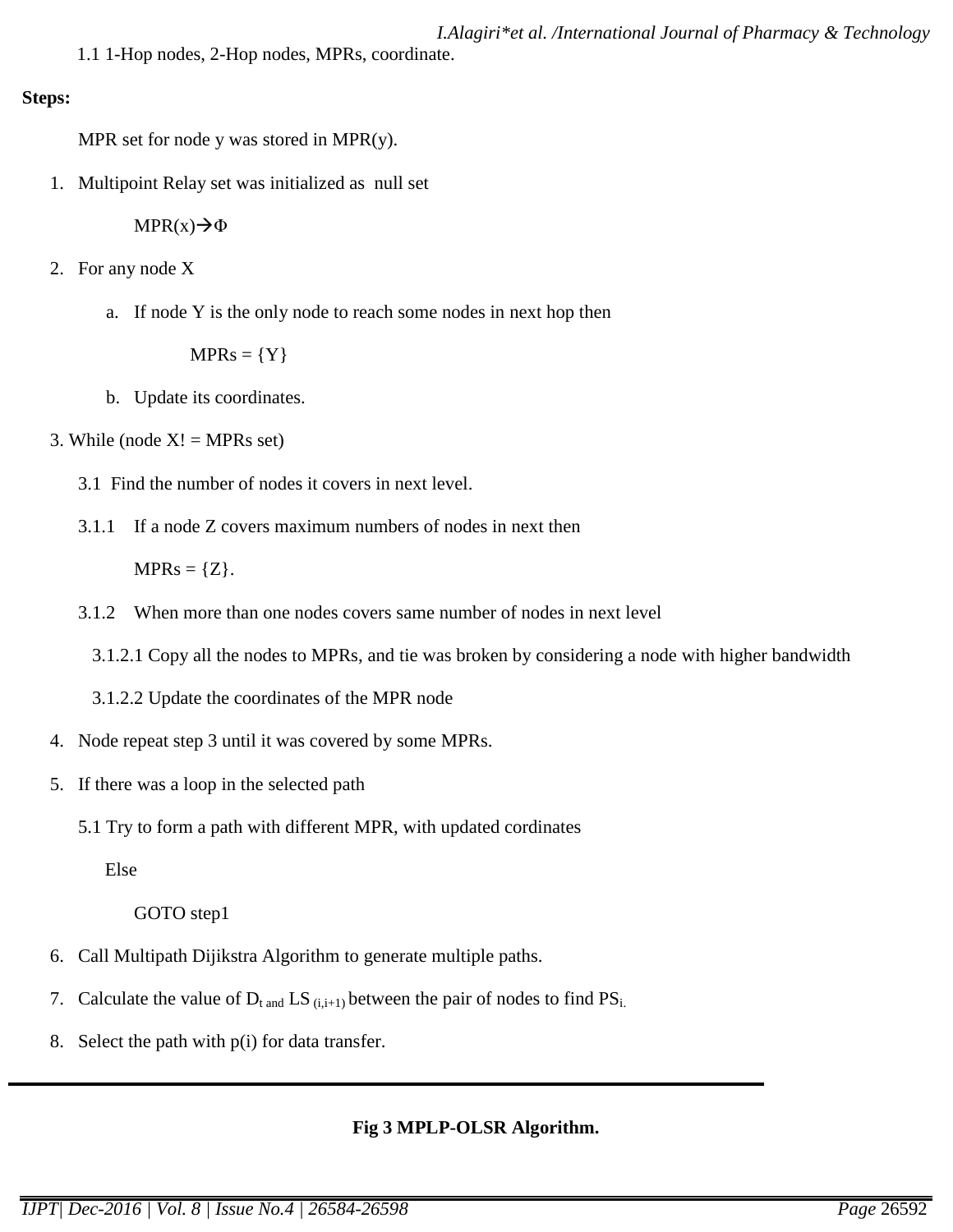| <b>Nodes</b> | 1-Hop Nodes   | 2-Hop Nodes         | <b>MPR</b>   | <b>Coordinates</b> |
|--------------|---------------|---------------------|--------------|--------------------|
| A            | B, C, D       | E, F, J, G          | $\mathsf{C}$ | $a_1$ , $a_2$      |
| B            | A,E           | C, D, F, I          | $E^* / A$    | $b_1, b_2$         |
| $\mathsf{C}$ | A, F, J       | B, D, E, I, M, G, K |              | $c_1,c_2$          |
| D            | A,G           | B, C, H, J          | $G^*/A$ ,    | $d_1, d_2$         |
| E            | B,F,I         | A, C, I, F, M       | $F^*/I,b$    | $e_1,e_2$          |
| $\mathbf{F}$ | C.E.I         | A, J, B, I, E, M    | $C^*/E/I$    | $f_1, f_2$         |
| G            | D,H,J         | A, K, C, M          | J            | $g_1, g_2$         |
| H            | $G_{\rm A}$ K | D, J, L             | G            | $h_1,h_2$          |
| I            | E, F, M       | B, F, C, E, J, L    | $M^*/E/F$    | $i_1, i_2$         |
| J            | C, G, K, M    | A, F, DH, L, I      | $C^*/G$      | $j_1, j_2$         |
| K            | H,J,L         | G.C.M               | J            | $k_1,k_2$          |
| L            | K, M          | H,J,I               | K            | $l_1, l_2$         |
| M            | I,J,L         | E, F, C, G, K       | J            | $m_1, m_2$         |

## **Table 2. MPR selection in MPLP –OLSR.**

### **5. Multiple route computation**

Multiple routes was computed with the help of modified dijikstra algorithm called multipath dijikstra algorithm.

## **5.1. Multipath Dijikstra Algorithm**

For each node in MPLP a path flag was used to decide whether any valid route was exist to the corresponding node. If the path flag was true the node will select a valid route to the destination from the multipath routing table. If the path flag value was false then it will evaluate multipath Dijikstra Algorithm to find multiple paths and store it in multipath routing table.

## **Input:**

1. Neighbor information Table

It contains information about all the neighbors of a particular node.

- 2. Source (S) and Destination (D) nodes.
- 3. Cost Table

It contains all the nodes in the network and there corresponding cost initialized to Zero.

4. Number of routes K, needed between Source (S) and Destination (D).

## **Output:**

1. Multipath routing Table: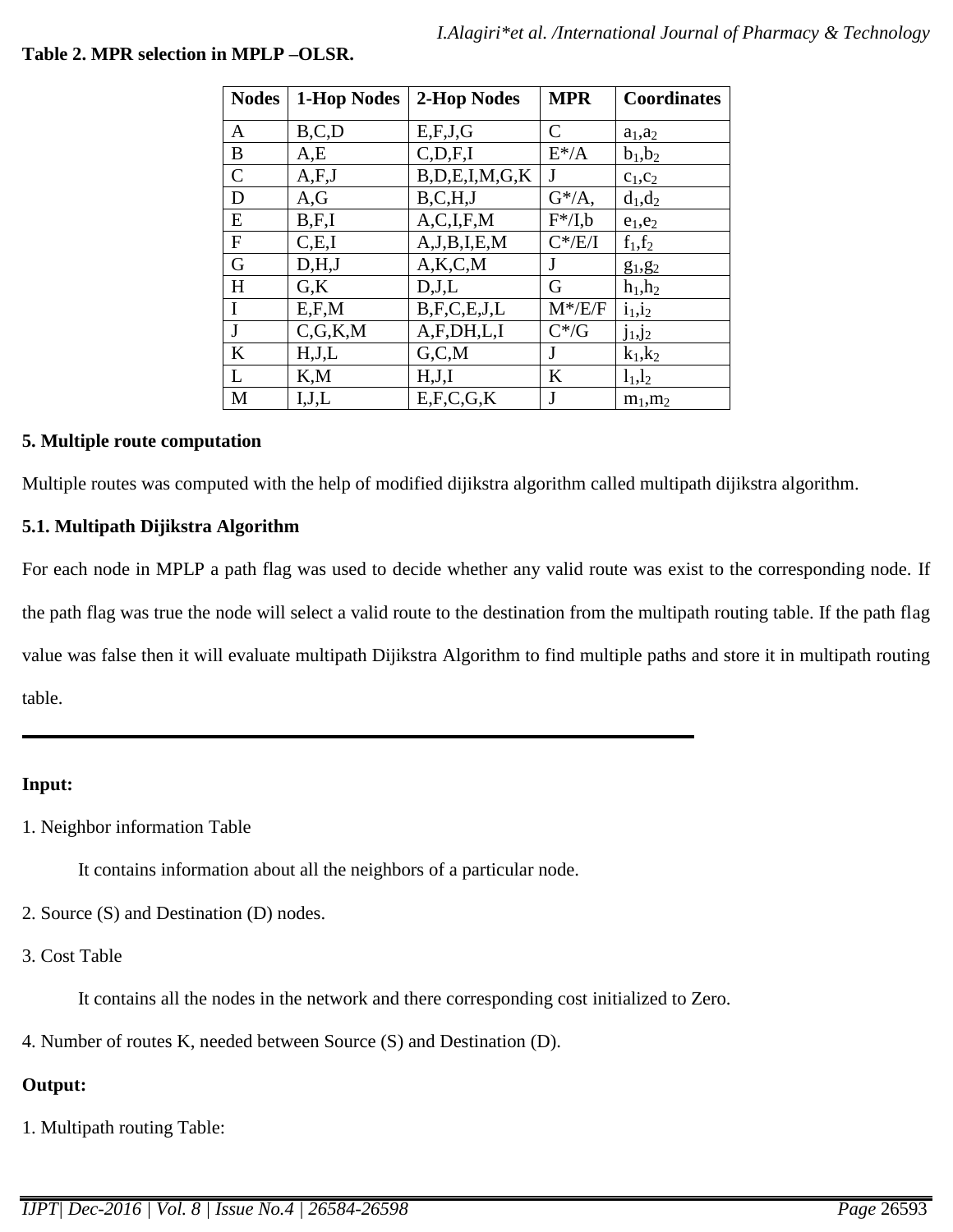*I.Alagiri\*et al. /International Journal of Pharmacy & Technology* It contains multiple paths or routes for the given source (S) and Destination (D) as input.

## **Algorithm:**

/\*calculating K Routes\*/

- 1. Apply Dijikstra algorithm to find the shortest path P<sub>i</sub>, store it in Multipath routing table.
- 2. For all the nodes in  $P_i$

2.1 Replace the old cost of the link and node value in  $P_i$  by new cost or add value one to older cost in cost table.

/\* To avoid reconsideration of node and link\*/

3. Repeat step 1 until K routes is found.

Life time of a path was a Concave or multiplicative metric, i.e its value depends on all the nodes in that link. Multiple path Dijikstra algorithms will fetch multiple paths between the source and destination. For each and every path link stability value was calculated, from that calculated value select a path, with high link stability value.

 $P(i) = Max\{PLS_{(1)}, PLS_{(2)}, \ldots, PLS_{(K)}\}$  (12)

# **6. Performance Evaluation**

The proposed MPLP-OLSR algorithm was compared with the protocols like OLSR, QOLSR-MPR2, BEMPRs-OLSR. Simulations are carried out in NS2 with the parameters shown in Table 3.

# **Table 3**: **Simulation Parameters.**

Parameter **Values** Transmission Range 250m MAC layer protocol IEEE802.11 Traffic Pattern CBR Data Packet Size 1024 bytes Simulation area 1000mX 1000m Number of Nodes 100 Mobility 0-100 m/s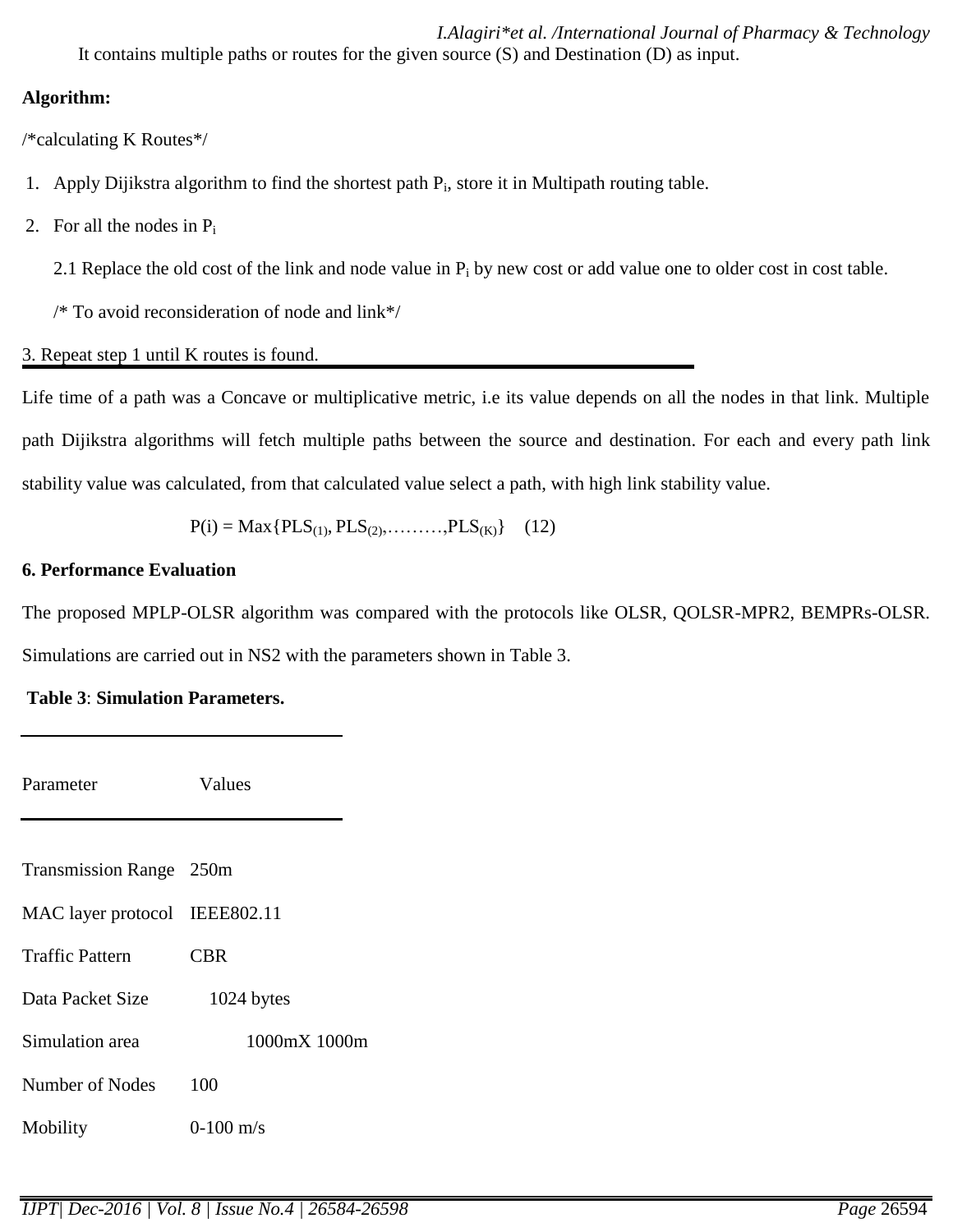Mobility Model Random way point model



**Fig 3 Comparison of packet delivery ratio.**

Fig 3 shows the packet delivery ratio of four protocols. When ever mobility increases packet delivery ratio decreases, due to frequent link break. Packet delivery ratio for MPLP-OLSR was high when compare to any other protocol, since it was a multipath routing protocol, stable path was considered to transfer data through life time prediction. Just before a link breaks, packets are transferred through another stable path.



**Fig 4. Life time of related protocols.**

Life time of four protocols was shown in Fig4.Life time of MPLP-OLSR was high when compare to any other protocols, since link break prediction was done only in MPLP-OLSR. Even though SMR was a multipath routing they never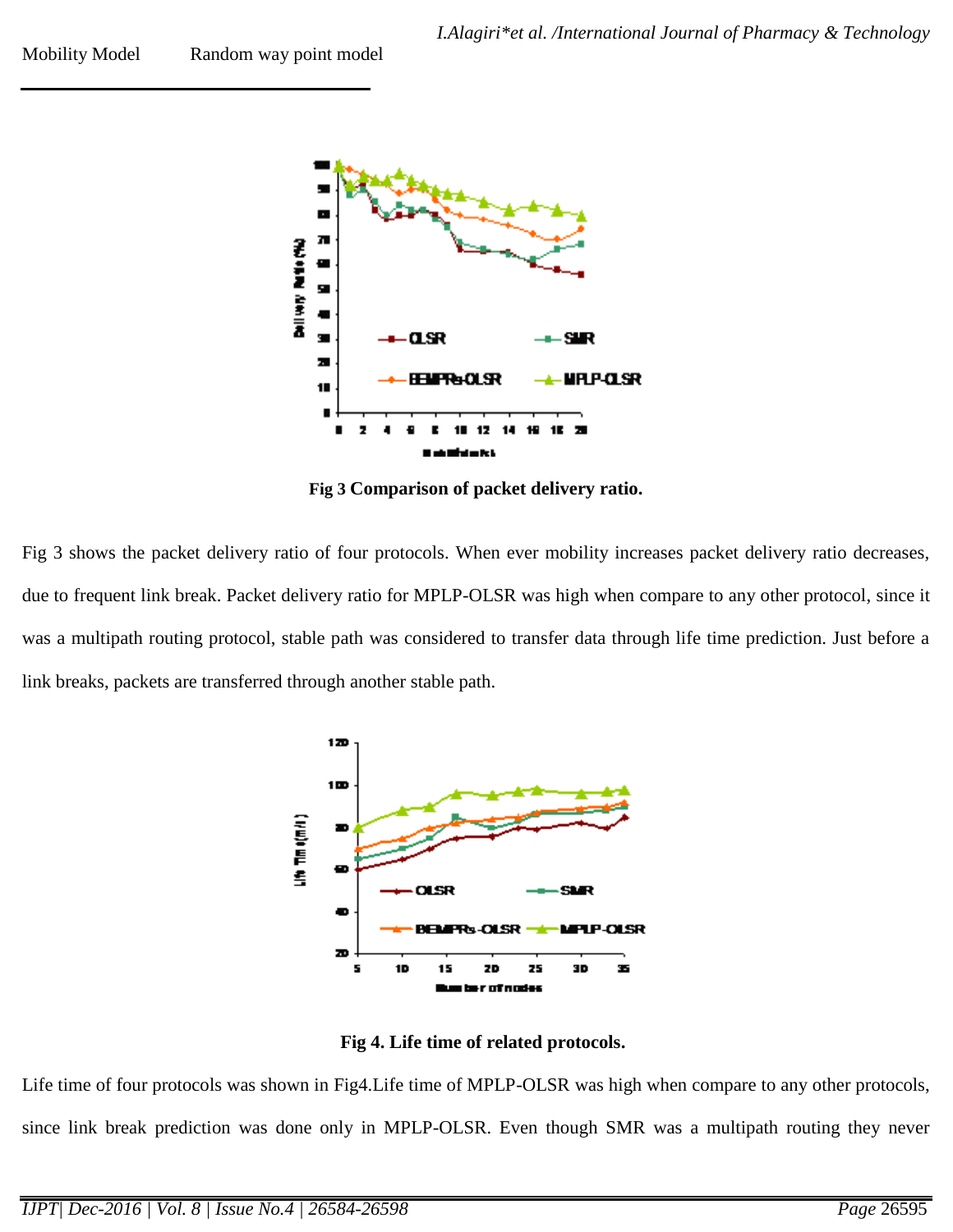discussed about path stability. Life time of a path increases, when ever the life time between the nodes increases. When ever node density increase, it will increase the life time between the nodes, which intern increases the packet delivery ratio between source and destination.



**Fig 5 Through Put comparison.**

Mobility increases throughput decreases, since the number of packets delivered is less. MPLP-OLSR through put was high when compare to any other protocol because of stable link selection.



**Fig 6 Control overheads comparison.**

Fig 6 shows the variations in routing overheads due to mobility. Link breaks frequently when mobility increases, so new root as to be found frequently. Effective flooding was not used in SMR, so routing overheads are high when compare to any other protocol. MPLP-OLSR was a hybrid protocol control overheads increases when compare to OLSR and BEMPRs-OLSR.

# **7. Conclusion**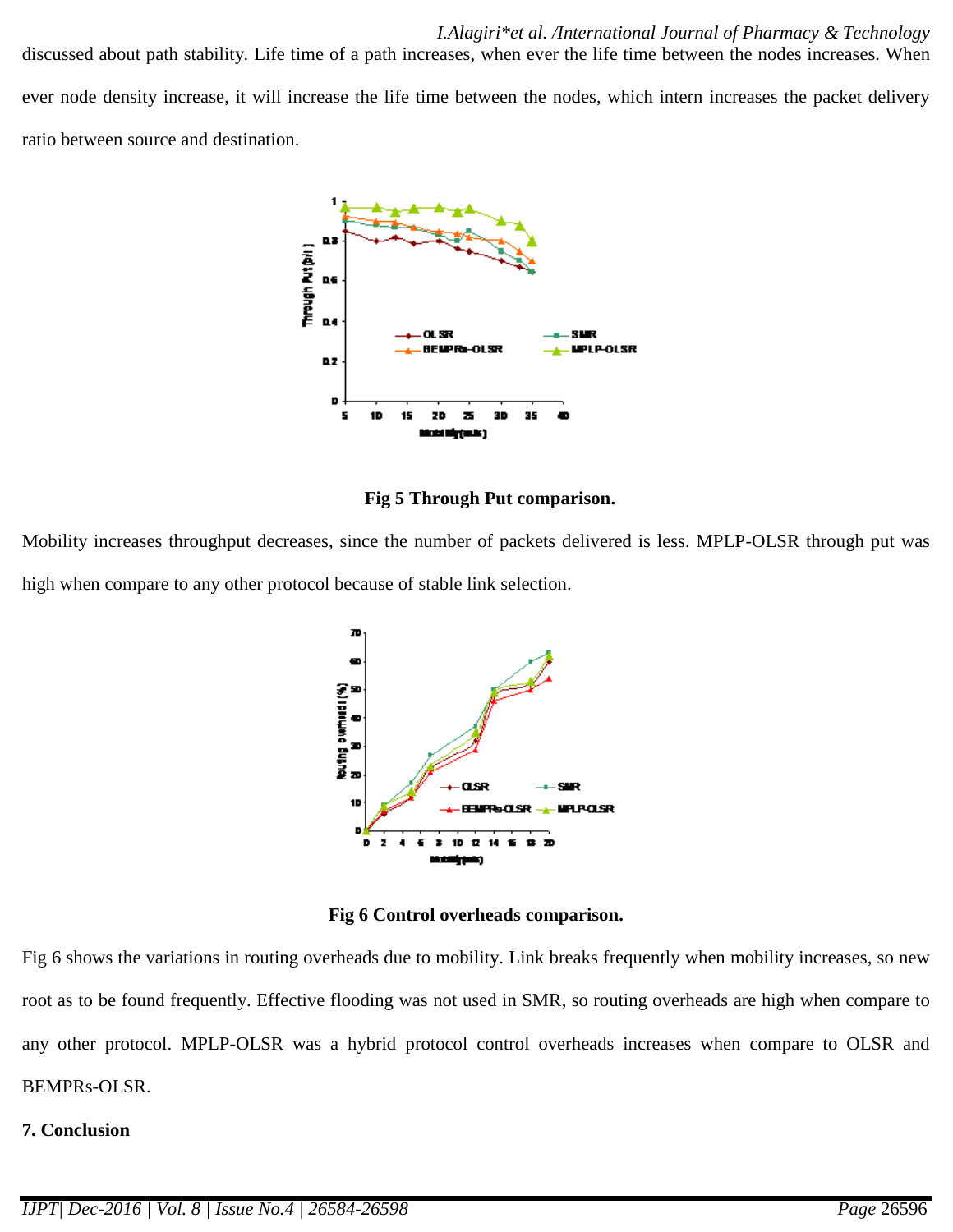*I.Alagiri\*et al. /International Journal of Pharmacy & Technology* Multipath routing protocols can improve the performance of Ad-hoc networks because of its nature of finding multiple paths. In this paper our proposed algorithm, MPLP-OLSR uses link prediction model to predict the link break, so that a stable path can be selected among the multiple paths generated by Dijikstra algorithm. Through simulations it was demonstrated that MPLP-OLSR perform well, when compare to any other protocols.

#### **References**

- 1. Abolhasan, M., Wysocki, T., Dutkiewicz, E., 'A review of routing protocols for mobile ad hoc networks, Ad Hoc Networks', 2(1), 2004, 1-22.
- 2. T. Clausen, P. Jacquet, IETF Request for Comments: 3626, 'Optimized Link State Routing Protocol OLSR', October 2003.
- 3. C. Perkins, E. Royer, 'Ad-hoc on-demand distance vector routing', in: *Second IEEE Workshop on Mobile Computing Systems and Applications,* 1999, pp. 90–100.
- 4. D.B. Johnson, Y. Hu, D.A. Maltz, IETF Request for Comments: 4728, 'The Dynamic Source Routing Protocol (DSR) for Mobile Ad HocNetworks for IPv4', February 2007.
- 5. Z. J. Hass, 1997.'The Routing Algorithm for the Reconfigurable Wireless networks' *Proceedings of ICUPC* 1997, vol. 2, pp. 562-566.
- 6. M. Joa-Ng and I. T. LuA, 1999. 'Peer-to Peer Zone-Based Two-level Link State Routing for Mobile Ad Hoc Networks' *IEEE Journal on Selected Areas in Communications* Vol. 17, no.8, pp. 1415-1425.
- 7. M. Tarique, K.E. Tepe, S. Adibi, S. Erfani, 'Survey of multipath routing protocols for mobile ad hoc networks', *Journal of Network and Computer Applications* 32 (2009) 1125–1143.
- 8. H. Badis, A. Munaretto, K. Al Agha and G. Pujolle, 2003.'QoS for Ad hoc Networking Based on Multiple Metrics: Bandwidth and Delay' *In the proceedings of IEEEMWCN2003,* Singapore.
- 9. I Alagiri, V MadhuViswanatham and P.VenkataKrishna 'Band-width Efficient Multipoint Relays Selection in Optimized Link State Routing Protocol for Mobile Ad hoc Networks,' *Information Techonology Journal ,* 2012.
- 10. M.K. Marina, S.R. Das, 'On-demand multi path distance vector routing in ad hoc networks', in: *Proceedings of the Ninth International Conference on Network Protocols, IEEE Computer Society,* Washington, DC, USA, 2001, pp. 14–23.